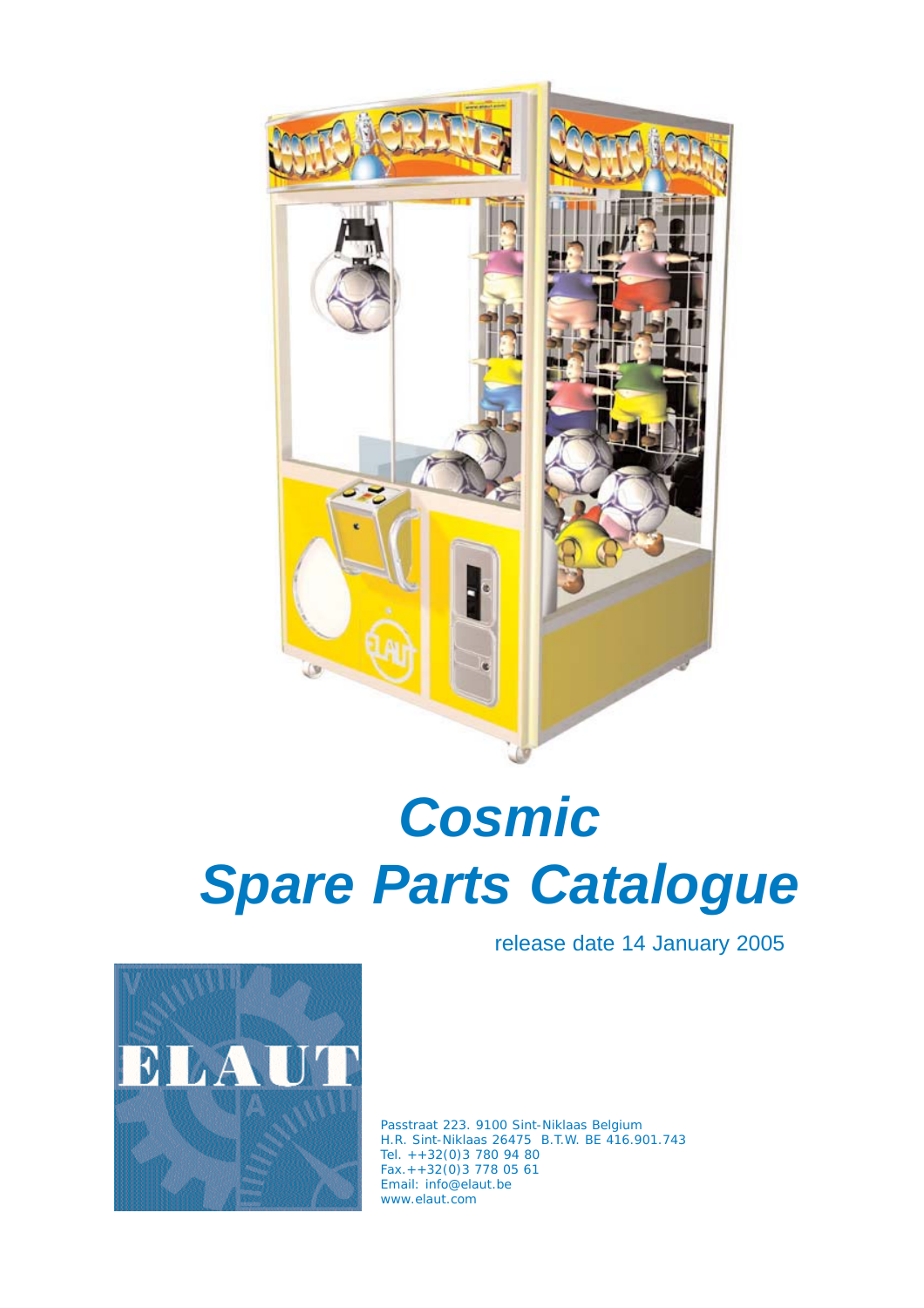# TABLE OF CONTENTS

|                                | <b>TABLE OF CONTENTS</b>                                                                  | $\overline{2}$           |
|--------------------------------|-------------------------------------------------------------------------------------------|--------------------------|
|                                | 1 Placing your order                                                                      | 3                        |
| 2 How to look for a spare part |                                                                                           | 3                        |
|                                | a. Search by articlename<br>* Unique spare part:<br>* Not-unique spare part:              | 3<br>3<br>3              |
|                                | b. Search by articlenumber                                                                | 3                        |
|                                | c. Search by articlecategory<br>* How to decide on the category<br>* Direction of reading | 3<br>3<br>$\overline{4}$ |
|                                | <b>3 Using Adobe Acrobat Reader</b>                                                       |                          |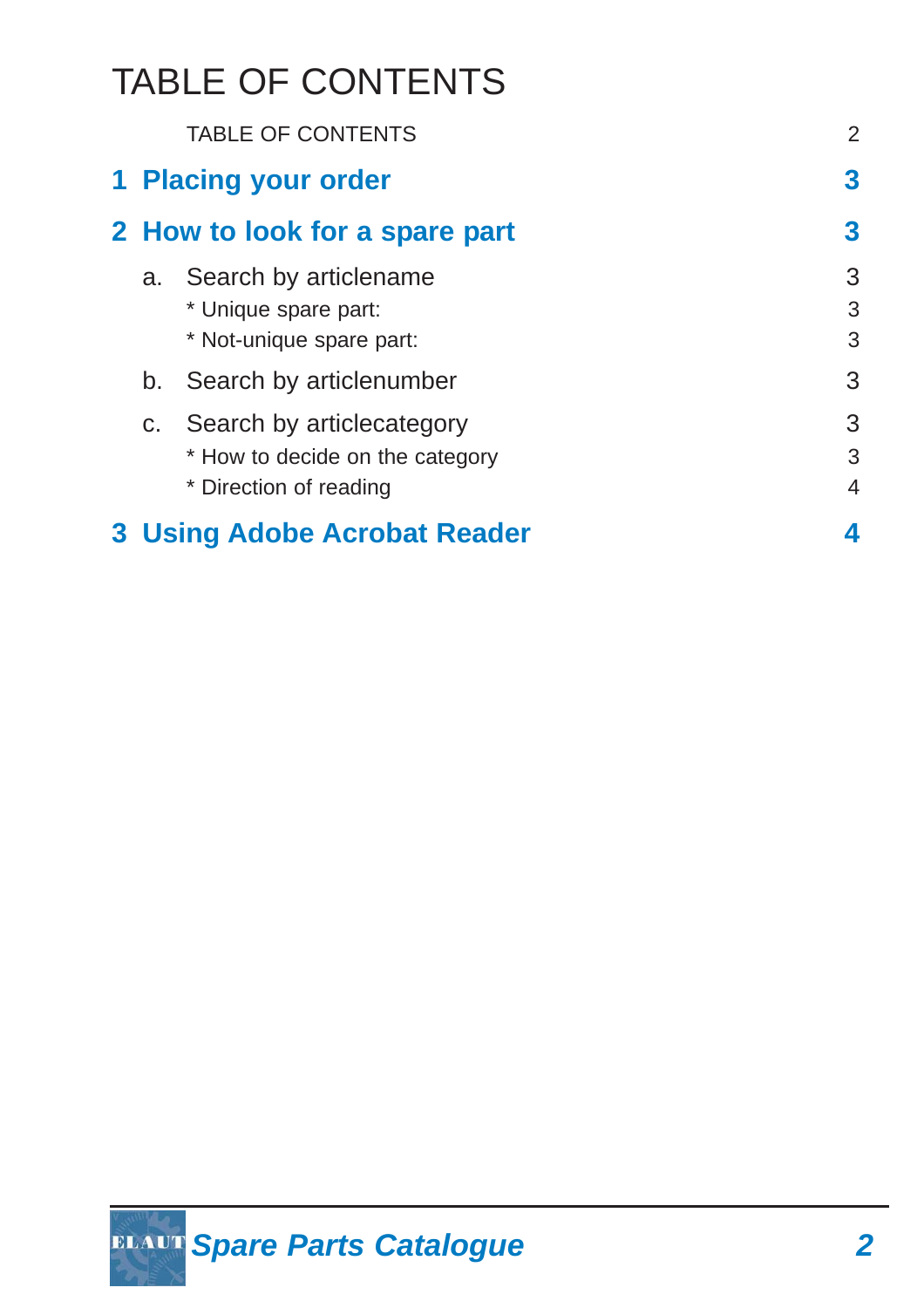# 1 Placing your order

Before placing your order specify the machine it is meant for. Clearly specify measurements and colour of the machine, software version, etc. The older the machine, the more information we need. Please draw a sketch or even better, send us a digital picture by email for difficult spare parts.

We only accept orders by fax: ++32 (3) 778 05 61 You can email us pictures and more info at spares@elaut.be

International orders (non-Elaut NV-distributors) have to be prepaid before they are sent. Postage and special packaging is at the client's charge.

The sales terms are mentioned on the back of the invoice.

# 2 How to look for a spare part

#### a. Search by articlename

\* Unique spare part:

A unique spare part is a spare part that is only used for one purpose in one location of the machine. Therefore it can be named according to the purpose/location it is used for/in and less for what it actually is.

TIP: look at the drawings and situate the spare part. Then use the location name to search for the part.

#### \* Not-unique spare part:

A Not-unique spare part can be used for multiple purposes. Therefore it is named for what it is and not for what it is used for.

Example: article number 0000.0000 is a Lamp Halogen 20 Watt. It is used for different machines manufactured by Elaut so it is listed according to what it is: a lamp.

## b. Search by articlenumber

#### All ELAUT articles have 8-digit numbers in the following format 1234.1234 **WARNING:**

The units used are in the **metric** system:

For example: profiles are per meter, bolts are per piece, etc

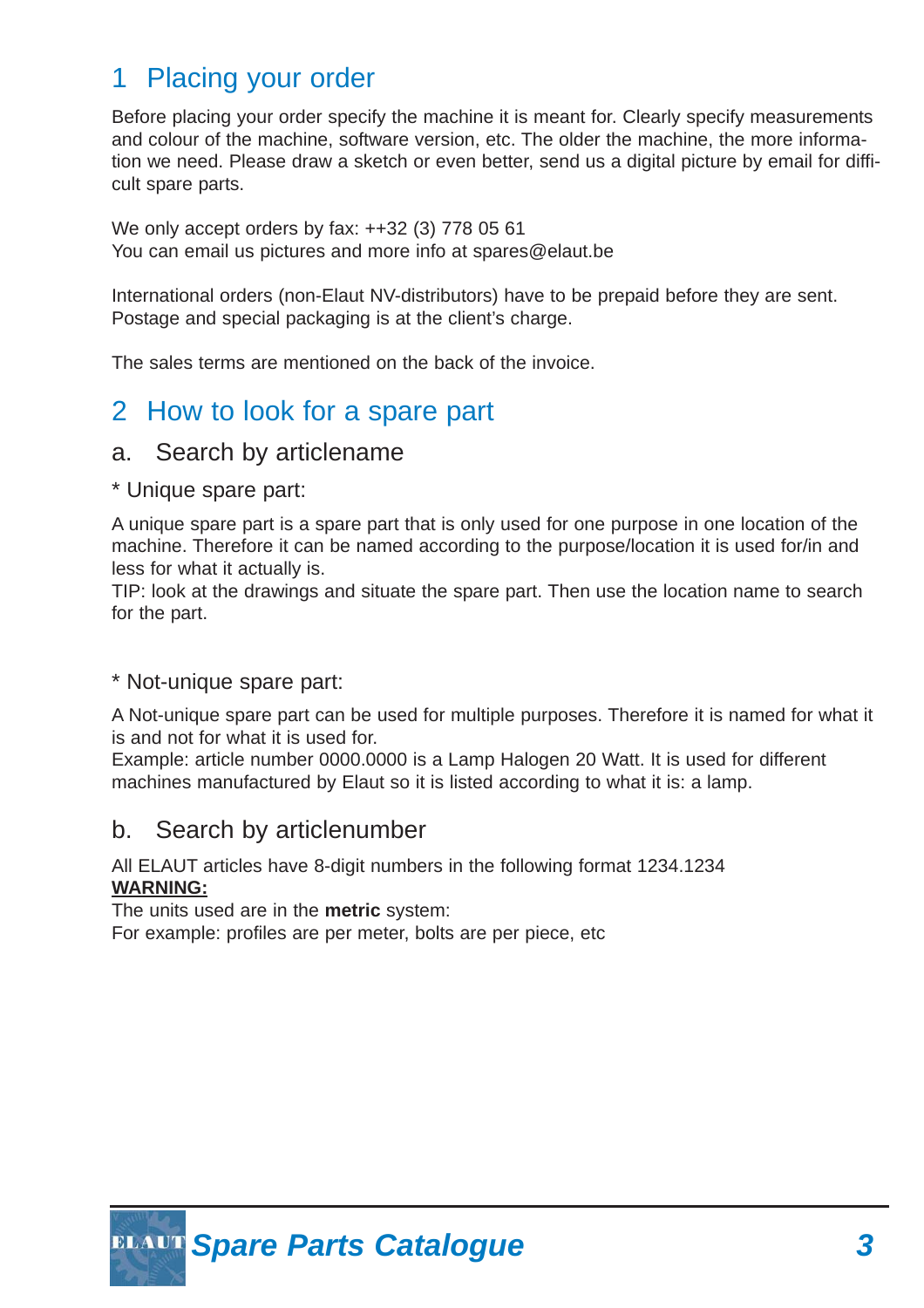# c. Search by articlecategory

## \* How to decide on the category

The number of categories is limited. When looking for a spare part there should only be a maximum of 2 categories to look in for.

| ARTWORK: plexi, foils, decals  | 8  |
|--------------------------------|----|
| ELECTRIC+ELECTRONIC COMPONENTS | 9  |
| <b>EXTERIOR HOUSING</b>        | 10 |
| <b>GANTRY + CLAWS</b>          | 11 |
| <b>LIGHTING EQUIPMENT</b>      | 15 |
| <b>MONEY HANDLING</b>          | 16 |
| <b>PRINTED CIRCUIT BOARDS</b>  | 17 |
| <b>WIRING + CONNECTORS</b>     | 18 |

\* Direction of reading

Please observe the direction of reading. The parts are listed alphabetically per category.

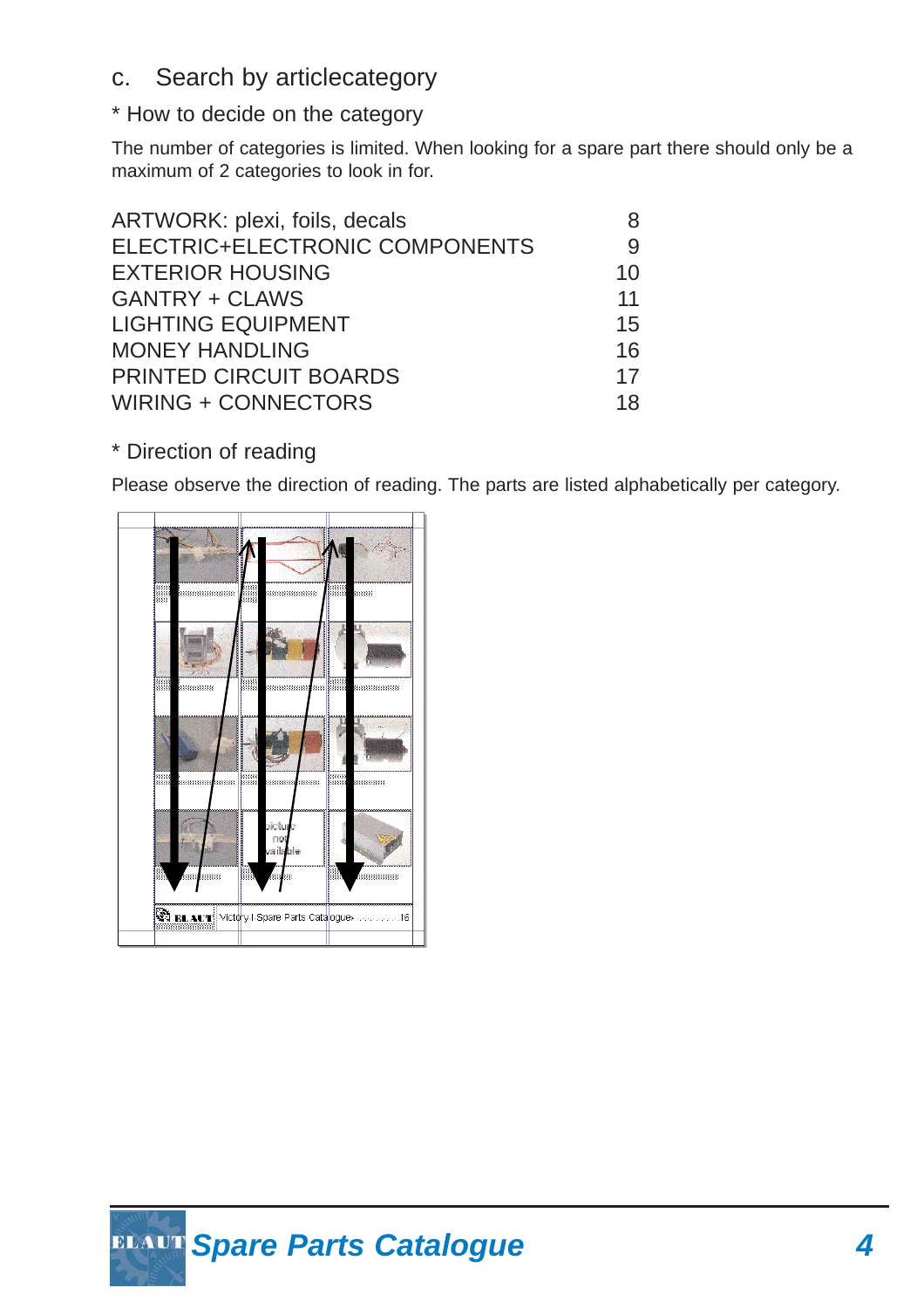# 3 Using Adobe Acrobat Reader

Each Spare Parts Catalogue exists in 3 formats:

name screen.PDF: a small file, fast scrolling, screen resolution, not for printing, for emailing name print.PDF: a bigger file, slower, better zoom in, better print quality name\_press.PDF: a big file, slow but with high resolution pictures, for printing

#### **VIEWING TIPS:**

Be sure to click the **Navigation Pane** (*circle on the picture below*). Like on the picture below you can navigate through the Spare Parts Catalogue by clicking the **bookmarks** (*Ellips on the picture bellow*) and the **+**&**- icons**.

You can also click on the article names and numbers in the right window (*rectangle on the picture bellow*).

| Acrobat Reader - [summit6screenoptimized.pdf]                      |                                                                                       | <b>MBIX</b>            |
|--------------------------------------------------------------------|---------------------------------------------------------------------------------------|------------------------|
| Eile Edit Decimen<br>View Window Help                              |                                                                                       | $    $ $\mathbf{x} $   |
| $M \bullet \bullet$<br>画书                                          | $\sqrt{2}$ $E$ $K + H$<br><b>DDD &amp; &amp; A &amp; B H</b>                          |                        |
| <b>Bookmarks</b> <i>Machnaid</i><br>$\blacktriangleright$          | Cable track end piece plastic black<br>Feather spring long<br>18                      | 27<br>▶                |
| Table_of_contents                                                  | Cable track gutter guide 60"<br>Fixing-ring for chrome tube<br>26                     | $\blacktriangle$<br>20 |
| in 1 How to look for a spa                                         | Cable track L-mounting bracket 60"<br>26<br>Flat cable AWG-26 15p. grey               | 30                     |
| ⊞−− 11.1 Search by articl                                          | Cable track mounting bracket for cables<br>26<br>Fluorescent F33 18W                  | 24                     |
| 1.2 Search by articl                                               | cable track mounting bracket metal<br>18<br>Fluorescent tube F33 36W                  | 24                     |
| 1.3 Search by articl                                               | Cable track plastic specify length<br>Flu-tube fitting 2X40W 60HZ 127V<br>18          | 24                     |
| B-1 Search_by_articlecategory                                      | Cash box H=220<br>Flu-tube fitting 60HZ 127V<br>11                                    | 24                     |
| Search_by_articlename<br>∓⊢ 1                                      | Cashbox bracket<br>26<br>Front cover EuroGrab                                         | 20                     |
| B- Search_by_articlenumber                                         | Castor Candy Man<br>Fuse 5x20 0.8A T<br>26                                            | 16                     |
| 1 1700.0210                                                        | Central plate Eurograb<br>Fuse 5x20 1.6A T<br>18                                      | 16                     |
| 1703.4210                                                          | Channel st.st. tracks Summit 920mm<br>18<br>Fuse 5x20 2.5A T                          | 16                     |
| "1723.5015                                                         | Claw adjustment washer<br>19<br>Gaine spiraal d=                                      | 30                     |
| 1 1723.5025                                                        | Claw bottom piece medium for short coil<br>Gear wheel (euro-grab)<br>19               | 20                     |
| 1"1723.5115                                                        | Grab cap complete Jumbo<br>Claw finger Jumbo 200mm<br>75                              | 20                     |
| 1"1723.5125                                                        | Claw finger medium L=185mm<br>19<br>Holder of black box eurograb                      | 27                     |
| 1"1731.1304                                                        | Il-s10 coin validator 0.25 US\$<br>l <del>aw mediam chrome complete snort co</del>    | 11                     |
| 1731.1406                                                          | Claw underpiece big<br>19<br>Interconnection block (screwless) 3p                     | 30                     |
| h was been the                                                     | Claw upper piece big 20 ohm<br>Interconnection block mounting plate mtl<br>19         | 27                     |
| ነ ኀ732.2303                                                        | Claw upperpart std 30ohm Germ<br>Intermediate profile gold<br>19                      | 9                      |
| <b>4734004</b>                                                     | Closing black box<br>Iron core 55mm<br>26                                             | 20                     |
| 1"1734.0220                                                        | Coil 20 Ohm JB 24V Eurograb<br>Iron core 84.5mm<br>19                                 | 20                     |
| 1 1763.2102                                                        | Coil 30 Ohm GL 24V Eurograb<br>lead 2.5m usa plug<br>19                               | 30                     |
| "2000.3430                                                         | Lead 3x0.75-1.5m appliance plug<br>Coil housing 66mm<br>19                            | 30                     |
|                                                                    | Coil housing 92mm<br>Lichtkrans 4Kan 24V 6cm<br>19                                    | 24                     |
| "2012.1003<br>"2070.1024                                           | Coin funnel summit/sweetbox<br>Lock (short barrel) type 4208-51-2<br>26               | 14                     |
| "2120.1003                                                         | Lock bar for 60" crane<br>Conn flat cable 2X5 fem<br>12                               | 25                     |
|                                                                    | Conn Flat Weco ISO 900N<br>Lock bar L-quide for 60" crane<br>$12^{\circ}$             | 25                     |
| "2130.0901                                                         | Conn flatcable chassis 2x5<br>Lock bar mounting bracket 60"<br>12                     | 27                     |
| "2140.0105                                                         | Lock lip both sides<br>Conn L power 6p plug<br>12                                     | 27                     |
| "2312.0008                                                         | Conn LP power 4p plug<br>Lock lip one side<br>12                                      | 27                     |
| "2312.0016                                                         | Conn Sub D flat cable 15p fem<br>Lock plate 3-p fixed black metal<br>12               | 27                     |
| "2312.0025                                                         | Conn sub D flat cable 25p female<br>Lock plate 3-p movable black metal<br>12          | 27                     |
| "2410.0220                                                         | Conn Sub D flat cable 25p male<br>12<br>Lock plate mounting bracked for door          | 27                     |
| "2410.0230                                                         | Conn SubD flatcable IDS 15p male<br>Lock pushlock H-trim<br>12                        | 14                     |
| "2450.0120                                                         | Connecting plate 65mm<br>Lock T-handle chrome<br>20                                   | 14                     |
| 2540.0010                                                          | Connector 2p fem with screws<br>$12^{\circ}$<br>Loom counter -- > outdoors (internal) | 30                     |
| "2540.0022                                                         | Control box 2x S10 Coin val. black metal<br>14<br>Loudspeaker 4 Ohm 15W 10.2cm        | 13                     |
| Brazio ason<br>$\vert \cdot \vert$<br>$\blacktriangleright$ $\Box$ | Mains inlet with fuse and switch<br>30<br>132%<br>业                                   | 13                     |

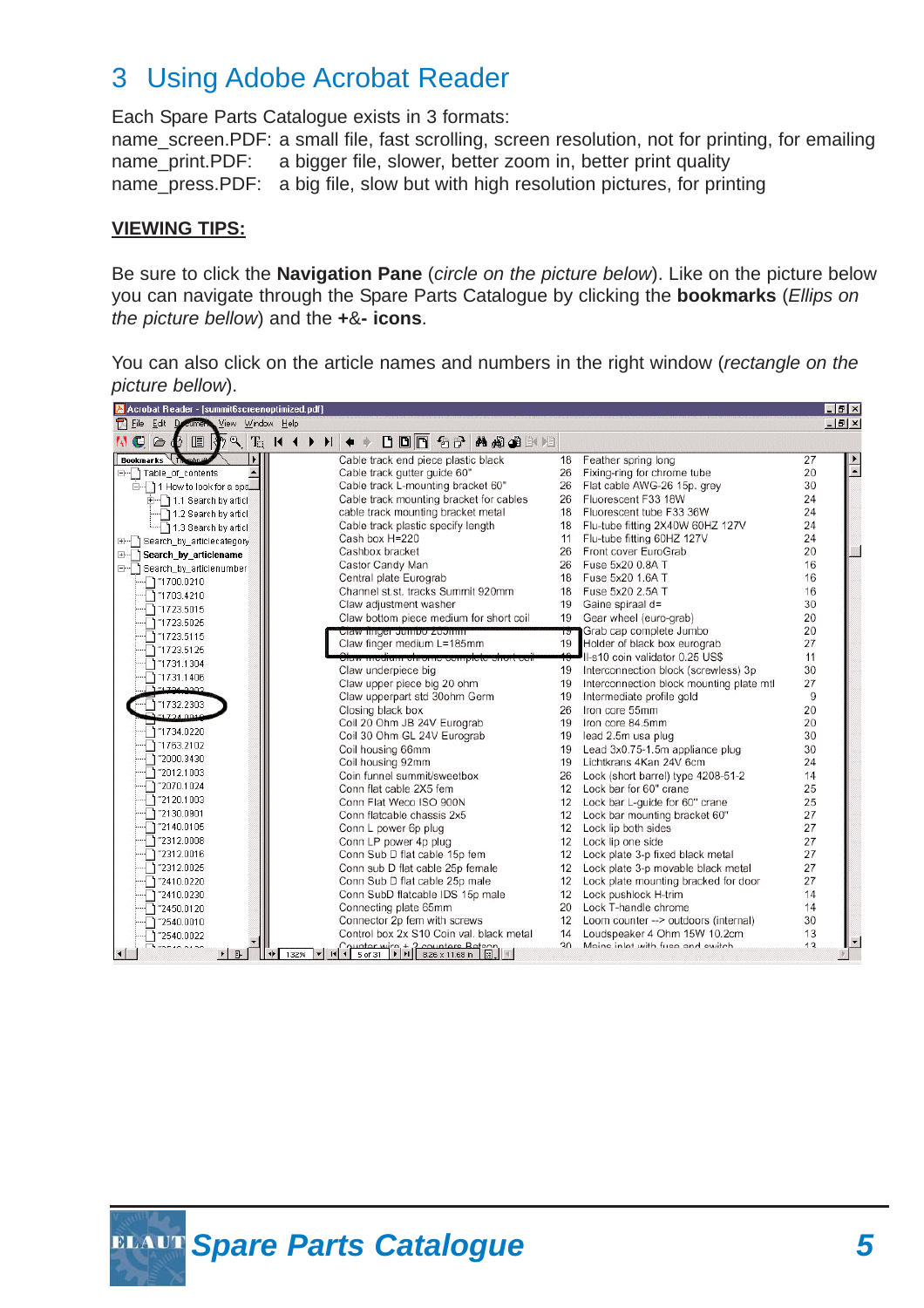Bearing ring ertalon Bill acceptor Smile NV4 169 Bottom roller sliding door rail 100 mm Brace plate/clamp (eurograb) Bulbholder & microswitch for pushbutton Button EX 1 with label Button yellow top part IR-label Cable central plate-gantry Cosmic L=1370 1 Cable holder nylon CH-2-01 Cableholder plastic Claw assy compl large hp type o (basket) Claw assy complete large hp type I Claw assy complete large hp type m Claw bottom part hp type II Claw bottom part hp type Im Claw bottom part hp type lo Claw finger hp alu type I Claw finger hp alu type m Claw finger hp alu type o 122 12 Claw upper part hp large 120 and 120 and 120 and 120 and 120 and 120 and 120 and 120 and 120 and 120 and 120 and 120 and 120 and 120 and 120 and 120 and 120 and 120 and 120 and 120 and 120 and 120 and 120 and 120 and 120 a Coil housing cap hp grab large 120 million Coin mechanism small WH - euro 16 Coin mechanism WH - euro 16 Connecting plate 119mm black 12 Connector screw 2p fem 12 Decal Cosmic crane Door mini double silver NRI-entry 16 Drive belt 3mm 12 Elaut decorative plate stainless 8 Feed opening small Smile NV4 169 169 Fluorescent tube F33 15W 15 Fluorescent tube F33 30W 15 Flu-tube fitting 50 HZ 2X30W 220V 15 Flu-tube fitting 50Hz 2x15W 220V 15 Gantry hp Cosmic 12 Gear wheel (motor 24V) 1 Grate ventilator loud speaker st.st. 100 Grid plastic ventilation  $d=100$  100 Halogen lamp 12V 50W closed 15 Halogen spot Giga without plate/lamp 15 Halogen transfo ring core 100VA 2x115V Interconnection block (screwless) 2p Interconnection block (screwless) 3p Lamp halogen 12V socket with wire 15 Lead 2m 3x1 square plug 1 Lip lock Eurolocks 100 and 100 and 100 and 100 and 100 and 100 and 100 and 100 and 100 and 100 and 100 and 100 and 100 and 100 and 100 and 100 and 100 and 100 and 100 and 100 and 100 and 100 and 100 and 100 and 100 and 100 Lock Eurolocks type 10 (long barrel) 1 Lock pushlock keyed alike 100 minutes 100 minutes 100 minutes 100 minutes 100 minutes 100 minutes 100 minutes 1 Loom intelli coin 1999 and 1899 and 1899 and 1899 and 1899 and 1899 and 1899 and 1899 and 1899 and 1899 and 18 Loom intelli counters and the state of the 18 million of 18 million and 18 million of 18 million 18 million of 1 Loom intelli gantry 18 Loom intelli Smile 18 Loom intelli supply 3,0m 18 Loom intelligrab cabin 4,7m 18 Loom transfo config 115V 18

| 1                | Loom transfo configuration 230V       | 18 |
|------------------|---------------------------------------|----|
| 6                | Loudspeaker 4 Ohm 60W 10.2cm          | 9  |
| $\mathbf 0$      | Magnet snapper 45mm 3-4kg             | 10 |
| 11               | Mechanical counter 12VDC 6 digits     | 9  |
| 9                | Motor 24V forward                     | 12 |
| 9                | Motor 24V sidewards                   | 12 |
| 9                | Motor 24V up/down                     | 12 |
| 8                | <b>Nut lock Eurolocks</b>             | 10 |
| 1                | Optical eye set-up The Big One II     | 9  |
| 1                | Pc board gantry-stop Eurograb         | 17 |
| 11               | Pc board grab-stop Eurograb           | 17 |
| 11               | Pcb chaserlight low voltage           | 17 |
| 11               | Pcb display intelli controller        | 17 |
| 1                | Pcb power supply intelli control      | 17 |
| 1                | Pcb power supply intelli mains        | 17 |
| 1                | <b>Plate lock Eurolocks</b>           | 10 |
| 11               | Plexi control intelligrab             | 8  |
| 11               | Plexi filter intelligrab              | 8  |
| 2                | Plexi top Cosmic                      | 8  |
| $\overline{2}$   | Power line cord 1.7m without plug     | 12 |
| $\overline{2}$   | Power line spring JB 230mm            | 13 |
| 6                | Rubber gantry stop 95mm (JB)          | 10 |
| 6                | Spring lifter 27.5mm                  | 13 |
| $\overline{2}$   | Stop rod end 68mm black               | 13 |
| $\overline{2}$   | Stop rod end 80mm black               | 13 |
| 8                | Stop rod spring 104mm                 | 13 |
| 6                | Stop rod stainless steel 140mm        | 13 |
| $\overline{2}$   | <b>String lead Ertalon</b>            | 13 |
| 8                | String nylon 2mm -1.65m               | 13 |
| 6                | String winder                         | 13 |
| 5                | Thumb bolt M5 - Din 912               | 13 |
| 5                | Torsion spring balance 1mm            | 13 |
| 5                | Transfo ring core 140VA 12/24V 2x115V | 9  |
| 5                | Transfo ring core 80VA 24V 2x115      | 9  |
| $\overline{2}$   | Unit cable intelli buttons            | 18 |
| $\overline{2}$   | Unit intelli controller               | 17 |
| $\boldsymbol{0}$ | Unit intelli programmer               | 17 |
| 0                | Unit intelli sound module             | 17 |
| 5                | Unit intelli supply 115V 1-pl         | 17 |
| 5                | Unit intelli supply 230V 1-pl new     | 17 |
| 9                | Wheel big free                        | 13 |
| 9                | Wheel fixed big                       | 14 |
| 9                | Wheel fixed small ertalon             | 14 |
| 5                | Wheel free small                      | 14 |
| 8                | Wire panel Midway                     | 8  |
| 0                |                                       |    |
| 0                |                                       |    |
| $\boldsymbol{0}$ |                                       |    |
| 8                |                                       |    |
| 8                |                                       |    |

**ELAUT** Search by articlename 6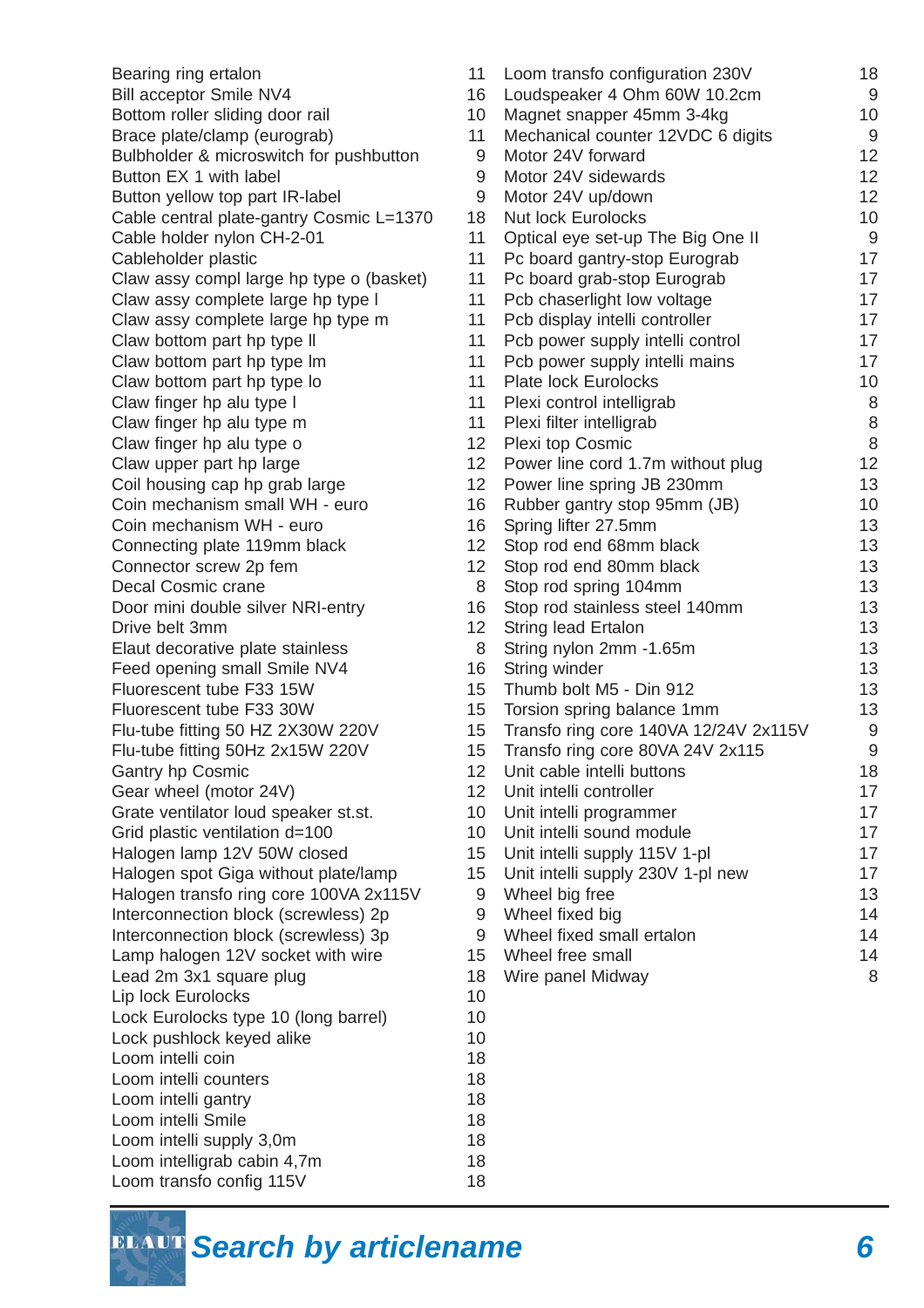| 1763.2102 | 12 <sup>1</sup>  | 3500.0761 | 13              | 9036.1274 | 11              |
|-----------|------------------|-----------|-----------------|-----------|-----------------|
| 2070.1024 | 9                | 3500.0812 | 12 <sub>2</sub> | 9036.2263 | 12 <sub>2</sub> |
| 2120.1002 | 9                | 3500.0820 | 13              | 9036.4269 | 11              |
| 2120.1003 | 9                | 3500.0856 | 12 <sub>2</sub> | 9036.4270 | 11              |
| 2150.0113 | 9                | 3500.0977 | 12 <sub>2</sub> | 9036.4274 | 11              |
| 2150.0120 | 9                | 3500.0978 | 11              | 9090.0007 | 9               |
| 2410.0201 | 9                | 3500.0996 | 11              | 9090.0321 | 17              |
| 2410.0227 | 9                | 3500.1005 | 12 <sub>2</sub> | 9090.0955 | 18              |
| 2450.0120 | 9                | 4251.0105 | 8               | 9090.2161 | 17              |
| 2540.0024 | 18               | 4251.0106 | 8               | 9090.9006 | 9               |
| 2610.5215 | 15               | 4257.0004 | 8               | 9235.5007 | 12              |
| 2610.5230 | 15 <sup>7</sup>  | 4257.0103 | 8               | 9236.0320 | 17              |
| 2615.3315 | 15 <sup>15</sup> | 4257.0201 | 16              | 9239.0303 | 17              |
| 2615.3330 | 15 <sup>7</sup>  | 4257.0502 | 10 <sup>°</sup> | 9239.0313 | 17              |
| 2640.0013 | 15               | 4290.0095 | 10              |           |                 |
| 2640.0020 | 15 <sub>15</sub> | 5260.0055 | 8               |           |                 |
| 2640.0030 | 9                | 5357.1000 | 8               |           |                 |
| 2640.0050 | 15 <sub>15</sub> | 5390.0211 | 10              |           |                 |
| 2745.0107 | 16               | 5419.0011 | 10              |           |                 |
| 2745.0109 | 16               | 6890.0035 | 13              |           |                 |
| 2760.0101 | 16               | 7010.0002 | 10              |           |                 |
| 2760.0104 | 16               | 7010.0003 | 10              |           |                 |
| 3500.0010 | 12 <sup>7</sup>  | 7010.0004 | 10              |           |                 |
| 3500.0030 | 13 <sup>7</sup>  | 7010.0007 | 10              |           |                 |
| 3500.0060 | 14               | 7010.0071 | 10              |           |                 |
| 3500.0146 | 12 <sub>2</sub>  | 7090.0063 | 10              |           |                 |
| 3500.0147 | 12               | 9002.0021 | 17              |           |                 |
| 3500.0148 | 12 <sup>°</sup>  | 9002.0031 | 17              |           |                 |
| 3500.0180 | 11               | 9002.0982 | 17              |           |                 |
| 3500.0181 | 11               | 9002.2561 | 17              |           |                 |
| 3500.0190 | 14               | 9002.2571 | 17              |           |                 |
| 3500.0211 | 12 <sub>2</sub>  | 9002.2581 | 17              |           |                 |
| 3500.0230 | 13 <sup>°</sup>  | 9015.0229 | 18              |           |                 |
| 3500.0241 | 13               | 9015.0950 | 18              |           |                 |
| 3500.0270 | 13 <sup>°</sup>  | 9015.0954 | 18              |           |                 |
| 3500.0271 | 13               | 9015.0957 | 18              |           |                 |
| 3500.0302 | 11               | 9015.0958 | 18              |           |                 |
| 3500.0380 | 11               | 9015.0963 | 18              |           |                 |
| 3500.0490 | 13               | 9015.0964 | 18              |           |                 |
| 3500.0540 | 13 <sup>°</sup>  | 9015.0989 | 18              |           |                 |
| 3500.0580 | 13               | 9015.0991 | 18              |           |                 |
| 3500.0600 | 14               | 9036.1269 | 11              |           |                 |
| 3500.0620 | 13 <sup>°</sup>  | 9036.1270 | 11              |           |                 |
|           |                  |           |                 |           |                 |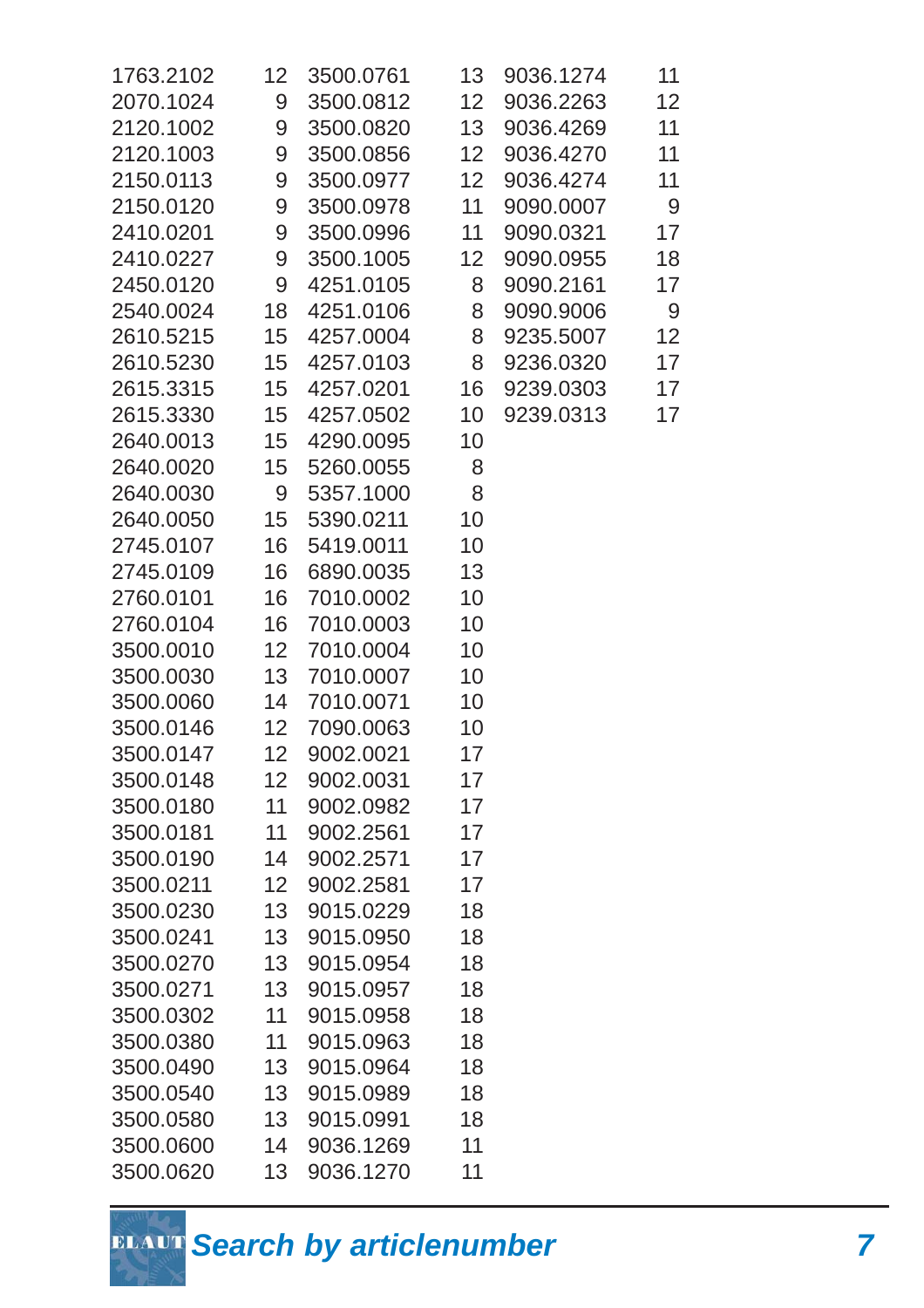



**4257.0004 Decal Cosmic crane** 

**4257.0103 Plexi top Cosmic**



**5357.1000 Elaut decorative plate stainless**



**5260.0055 Wire panel Midway**



**4251.0105 Plexi control intelligrab**



**4251.0106 Plexi filter intelligrab**

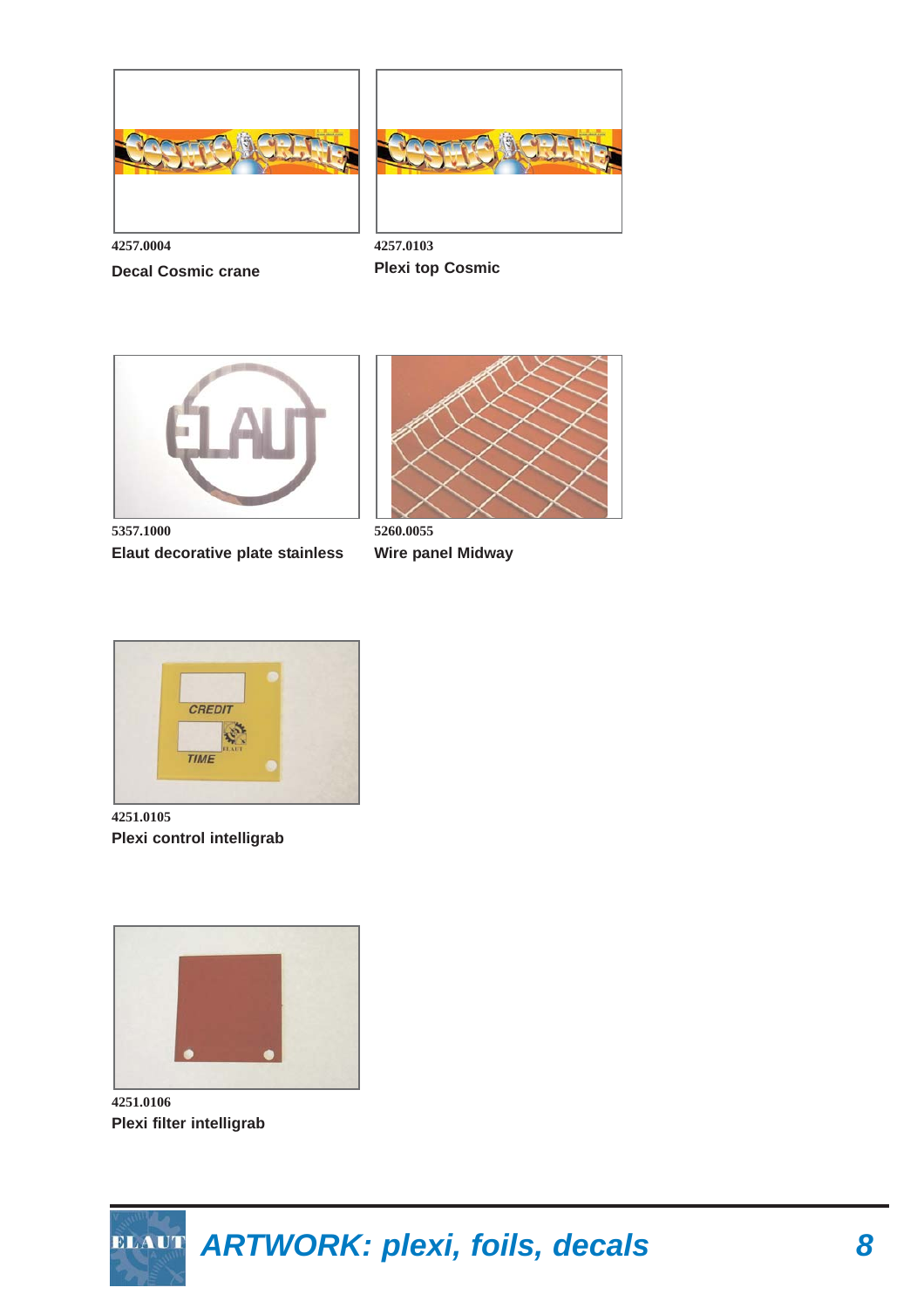

**Bulbholder & microswitch for** 

**pushbutton**



**2120.1002 Interconnection block (screwless) 2p**



**9090.9006 Optical eye set-up The Big One II**



**9090.0007 Button EX 1 with label**



**2120.1003 Interconnection block (screwless) 3p**



**2410.0227 Transfo ring core 140VA 12/24V 2x115V**



**2150.0113 Button yellow top part IR-label**



**2070.1024 Loudspeaker 4 Ohm 60W 10.2cm**



**2410.0201 Transfo ring core 80VA 24V 2x115**



**2640.0030 Halogen transfo ring core 100VA 2x115V**



**2450.0120 Mechanical counter 12VDC 6 digits**

*ELECTRIC+ELECTRONIC COMPONENTS 9* ELAUT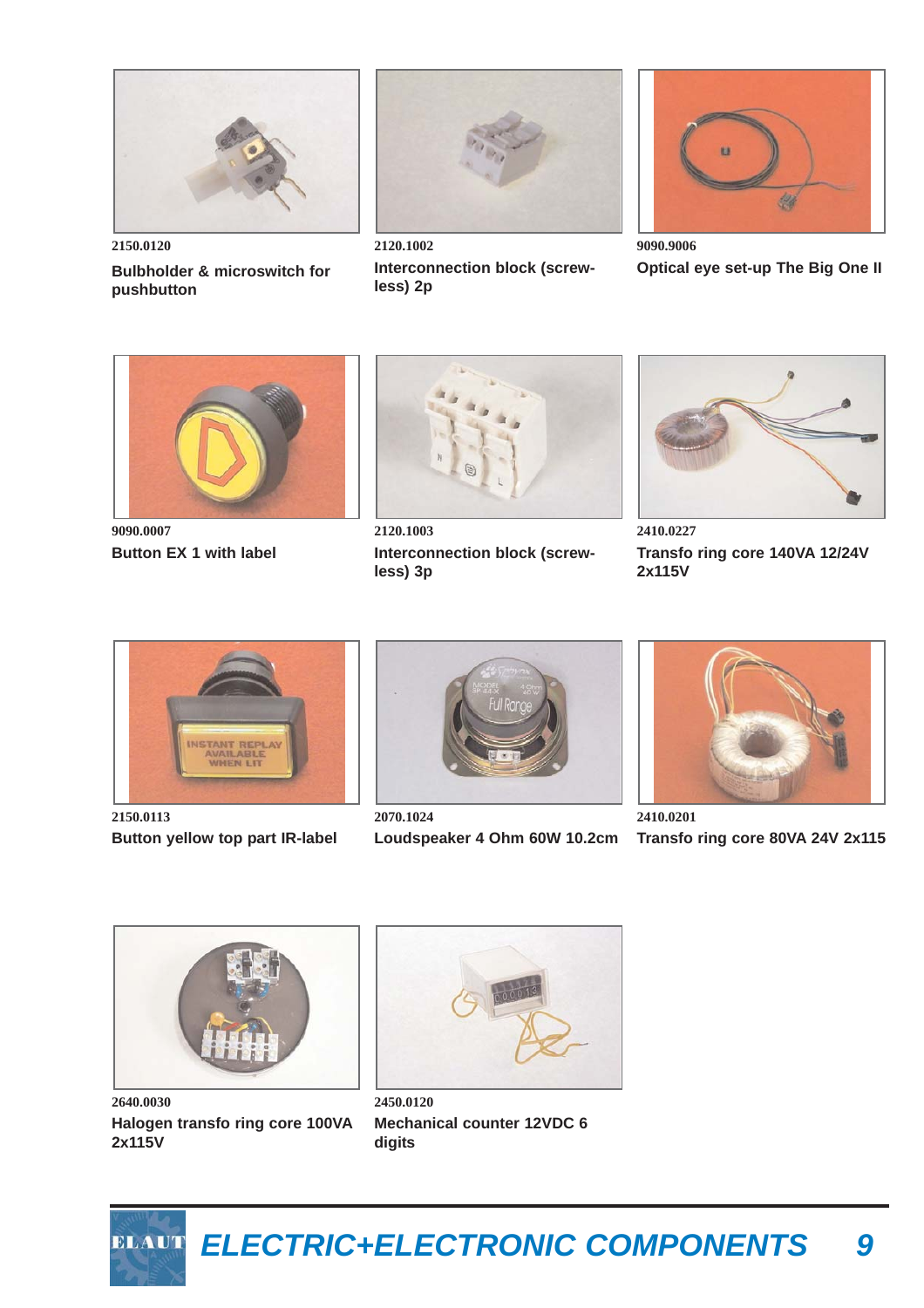

**5419.0011 Bottom roller sliding door rail** 



**7010.0007 Lock Eurolocks type 10 (long barrel)**



**7010.0004 Plate lock Eurolocks**



**5390.0211 Grate ventilator loud speaker st.st.**



**7010.0071 Lock pushlock keyed alike**



**4290.0095 Rubber gantry stop 95mm (JB)**



**4257.0502 Grid plastic ventilation d=100**



**7090.0063 Magnet snapper 45mm 3-4kg**



**7010.0003 Lip lock Eurolocks**



**7010.0002 Nut lock Eurolocks**

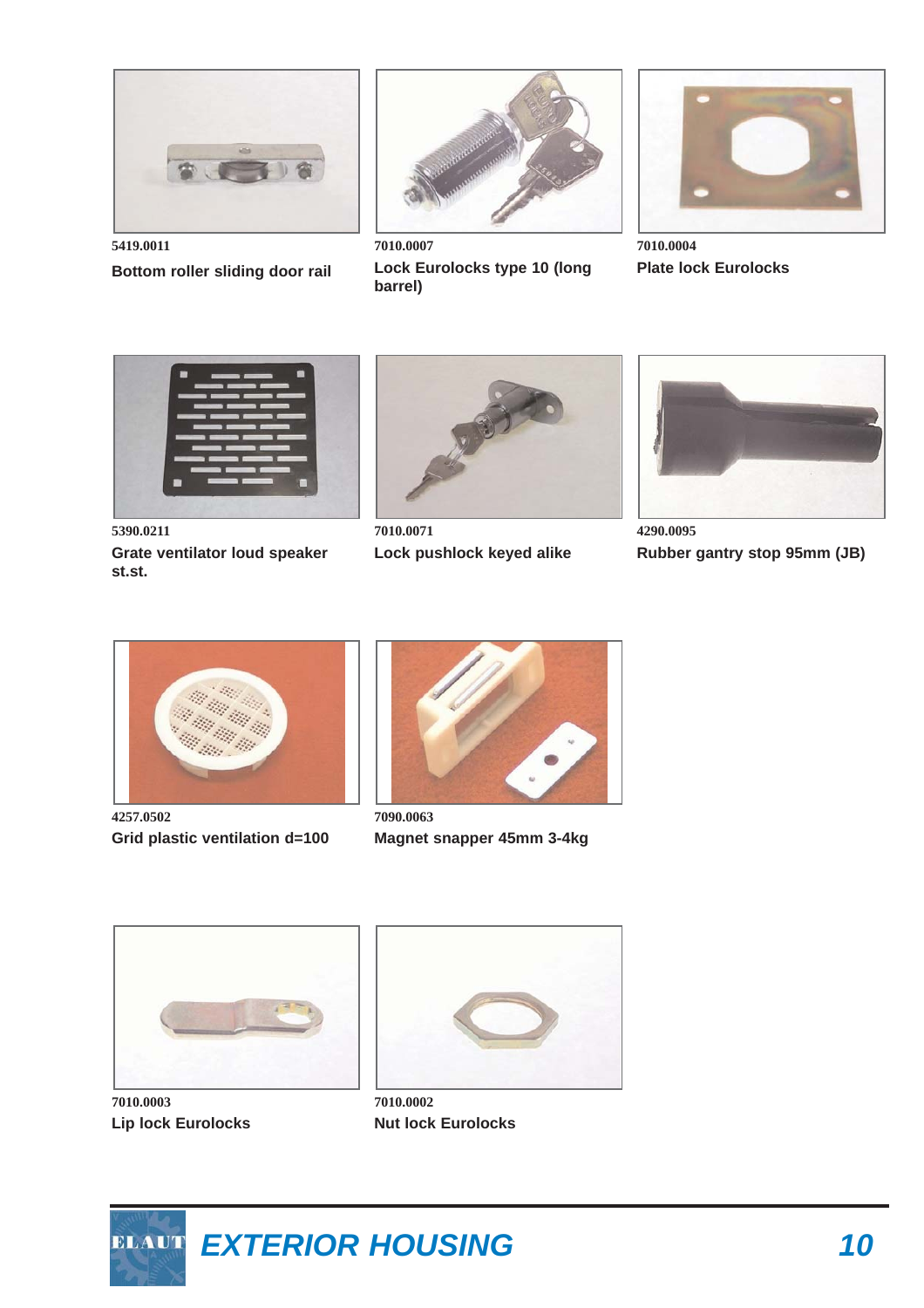

**Bearing ring ertalon** 



**9036.4274 Claw assy compl large hp type o (basket)**



**9036.1270 Claw bottom part hp type lm**



**3500.0302 Brace plate/clamp (eurograb)**



**9036.4269**

Claw assy complete large hp type Claw bottom part hp type lo **l**



**9036.1274**



**3500.0181 Cable holder nylon CH-2-01**



Claw assy complete large hp type Claw finger hp alu type I **m**



**3500.0996**



**3500.0180 Cableholder plastic**



**9036.1269 Claw bottom part hp type ll**



**3500.0978 Claw finger hp alu type m**

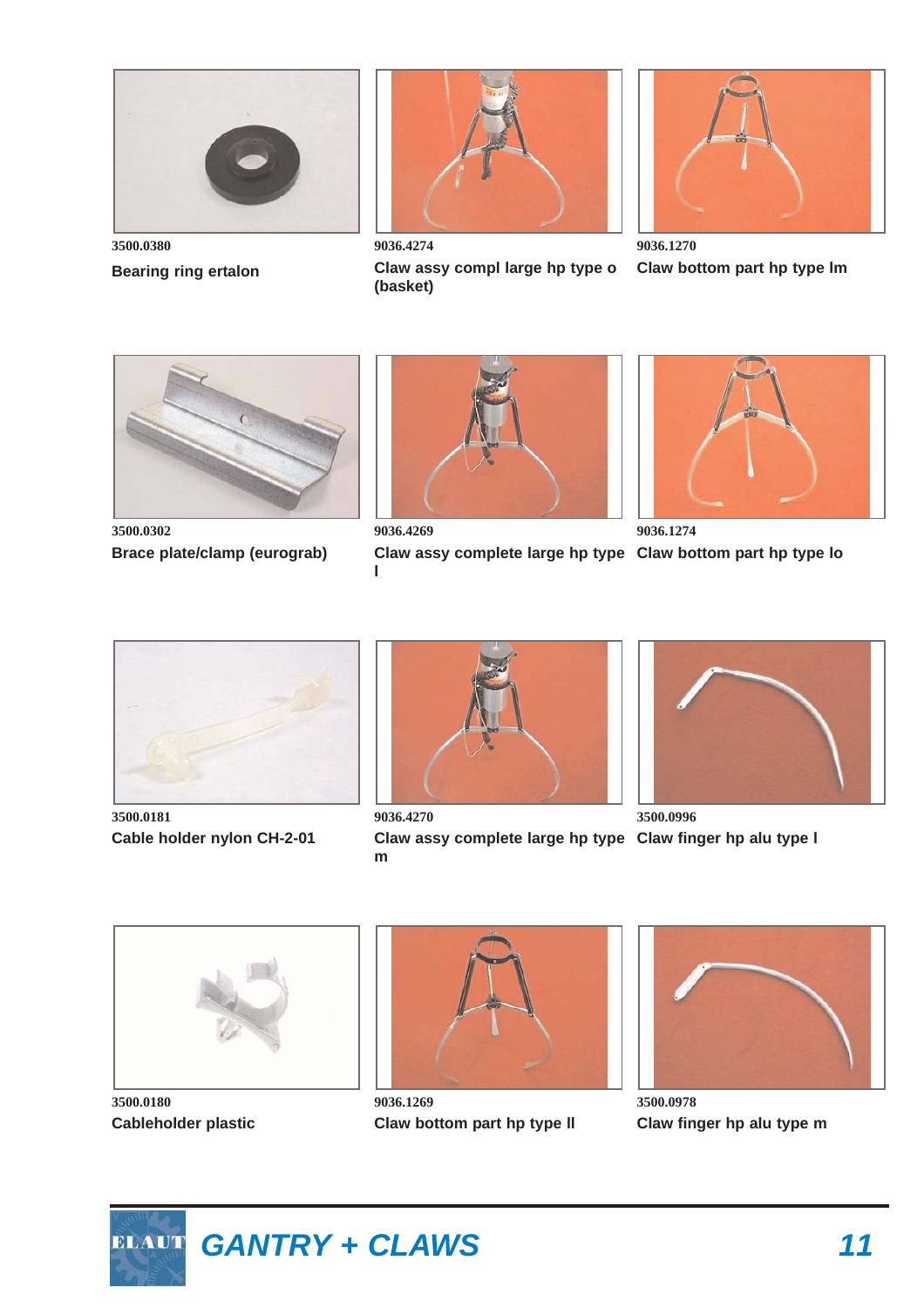

**3500.0977 Claw finger hp alu type o**



**1763.2102 Connector screw 2p fem**



**3500.0146 Motor 24V forward**



**9036.2263 Claw upper part hp large**



**3500.0010 Drive belt 3mm**



**3500.0147 Motor 24V sidewards**



**3500.0856 Coil housing cap hp grab large**



**9235.5007 Gantry hp Cosmic**



**3500.0148 Motor 24V up/down**



**3500.1005 Connecting plate 119mm black**



**3500.0211 Gear wheel (motor 24V)**



**3500.0812 Power line cord 1.7m without plug**

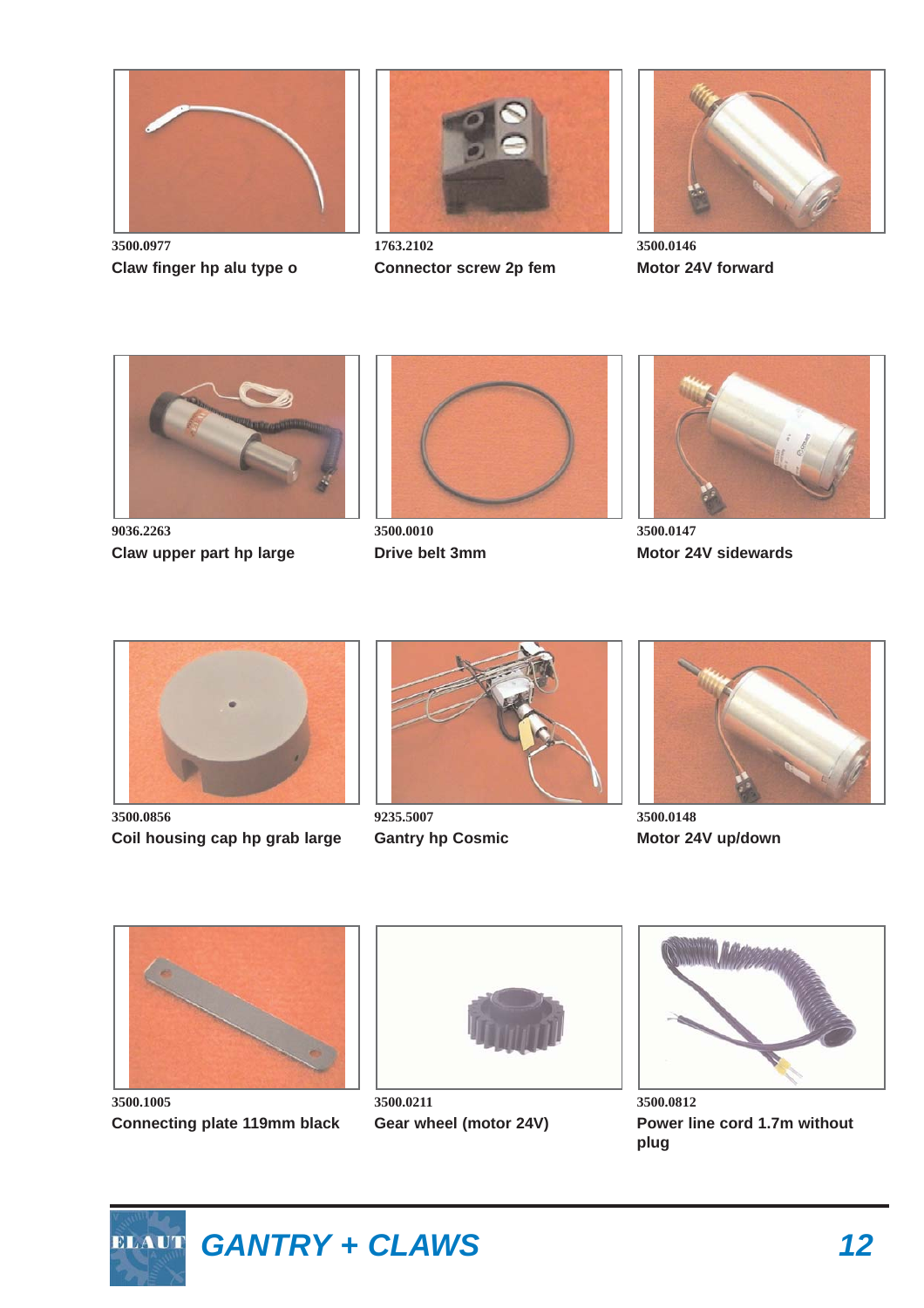

**3500.0820 Power line spring JB 230mm**



**3500.0241 Stop rod spring 104mm**



**3500.0540 String winder**



**3500.0761 Spring lifter 27.5mm**



**3500.0230 Stop rod stainless steel 140mm**



**6890.0035 Thumb bolt M5 - Din 912**



**3500.0270 Stop rod end 68mm black**



**3500.0580 String lead Ertalon**



**3500.0620 Torsion spring balance 1mm**



**3500.0271 Stop rod end 80mm black**



**3500.0490 String nylon 2mm -1.65m**



**3500.0030 Wheel big free**

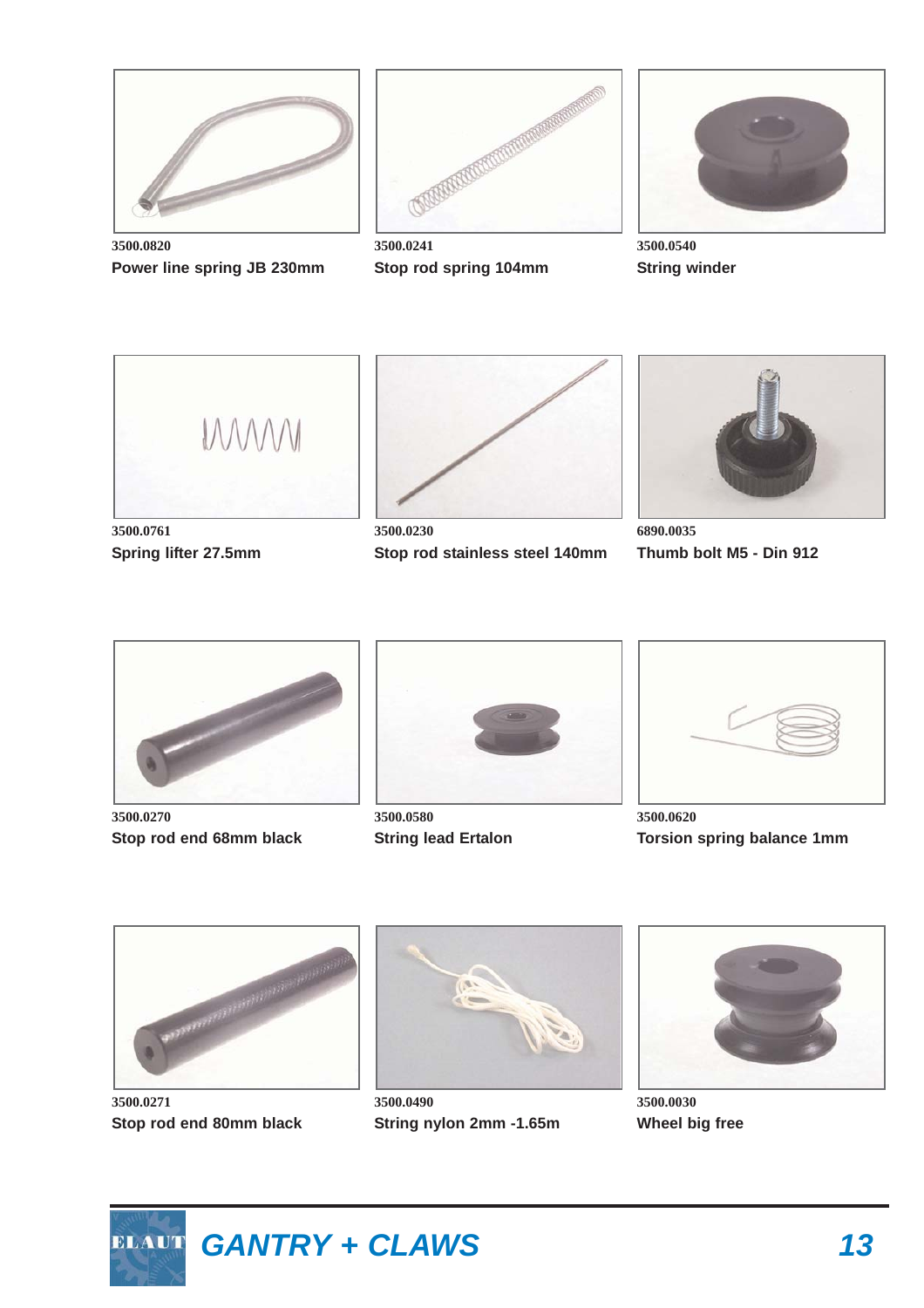

**3500.0060 Wheel fixed big**



**3500.0600 Wheel fixed small ertalon**



**3500.0190 Wheel free small**

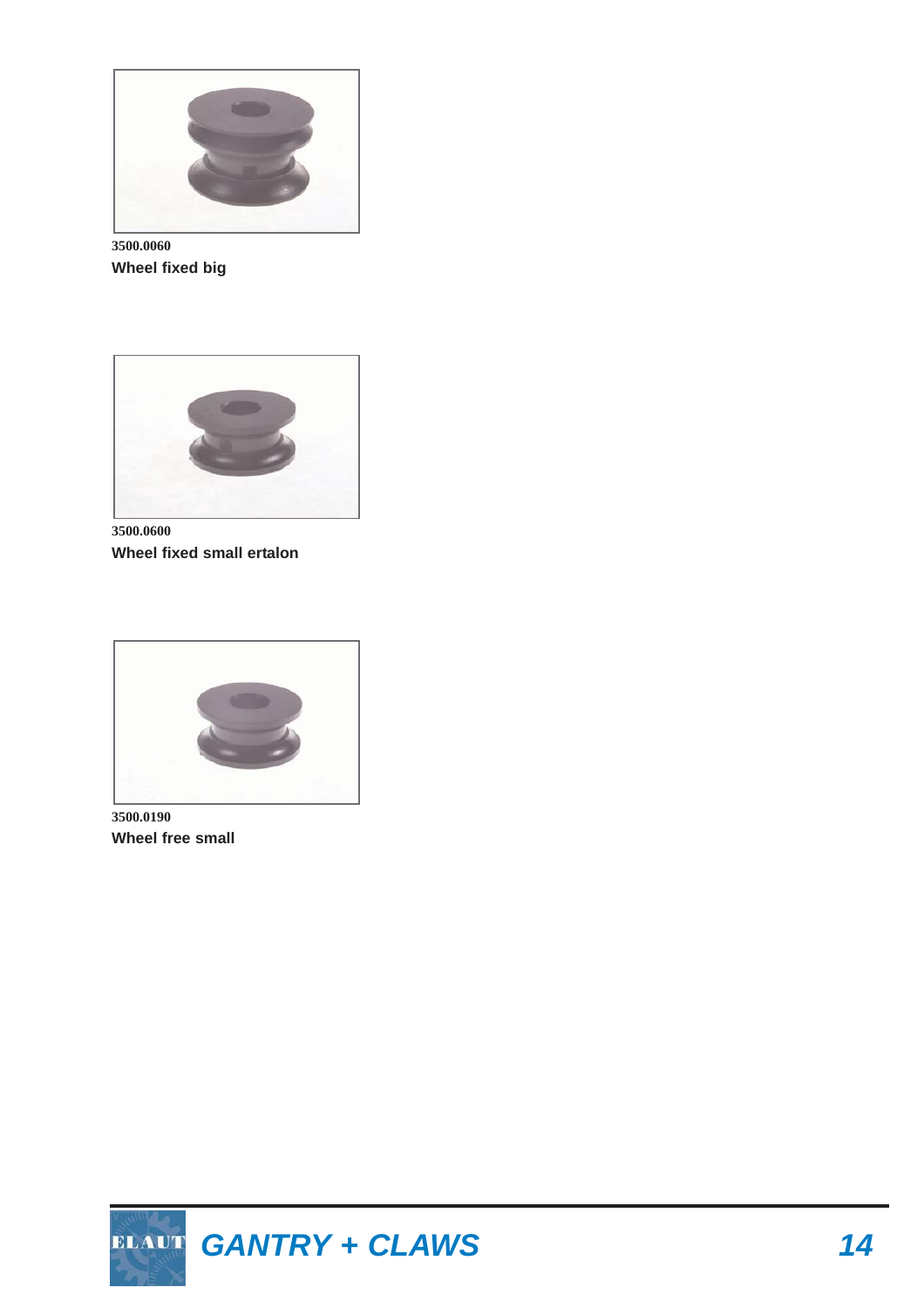



**2615.3315 Fluorescent tube F33 15W** 

**2640.0013 Halogen lamp 12V 50W closed**



**2615.3330 Fluorescent tube F33 30W**



**2640.0020 Halogen spot Giga without plate/lamp**



**2610.5230 Flu-tube fitting 50 HZ 2X30W 220V**



**2640.0050 Lamp halogen 12V socket with wire**



**2610.5215 Flu-tube fitting 50Hz 2x15W 220V**

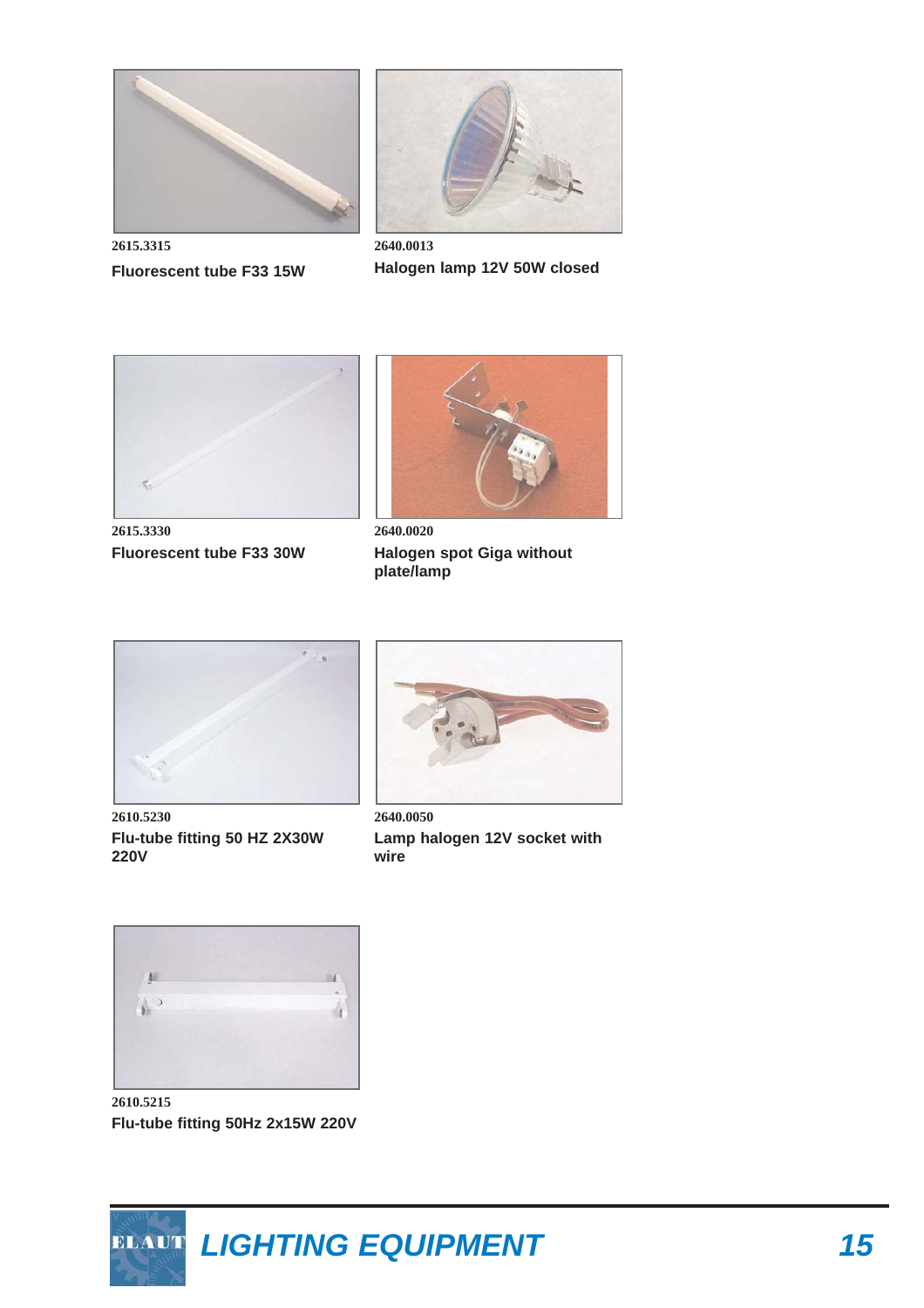

**2760.0101 Bill acceptor Smile NV4** 



**2760.0104 Feed opening small Smile NV4**



**2745.0109 Coin mechanism small WH - euro**



**2745.0107 Coin mechanism WH - euro**



**4257.0201 Door mini double silver NRI-entry**

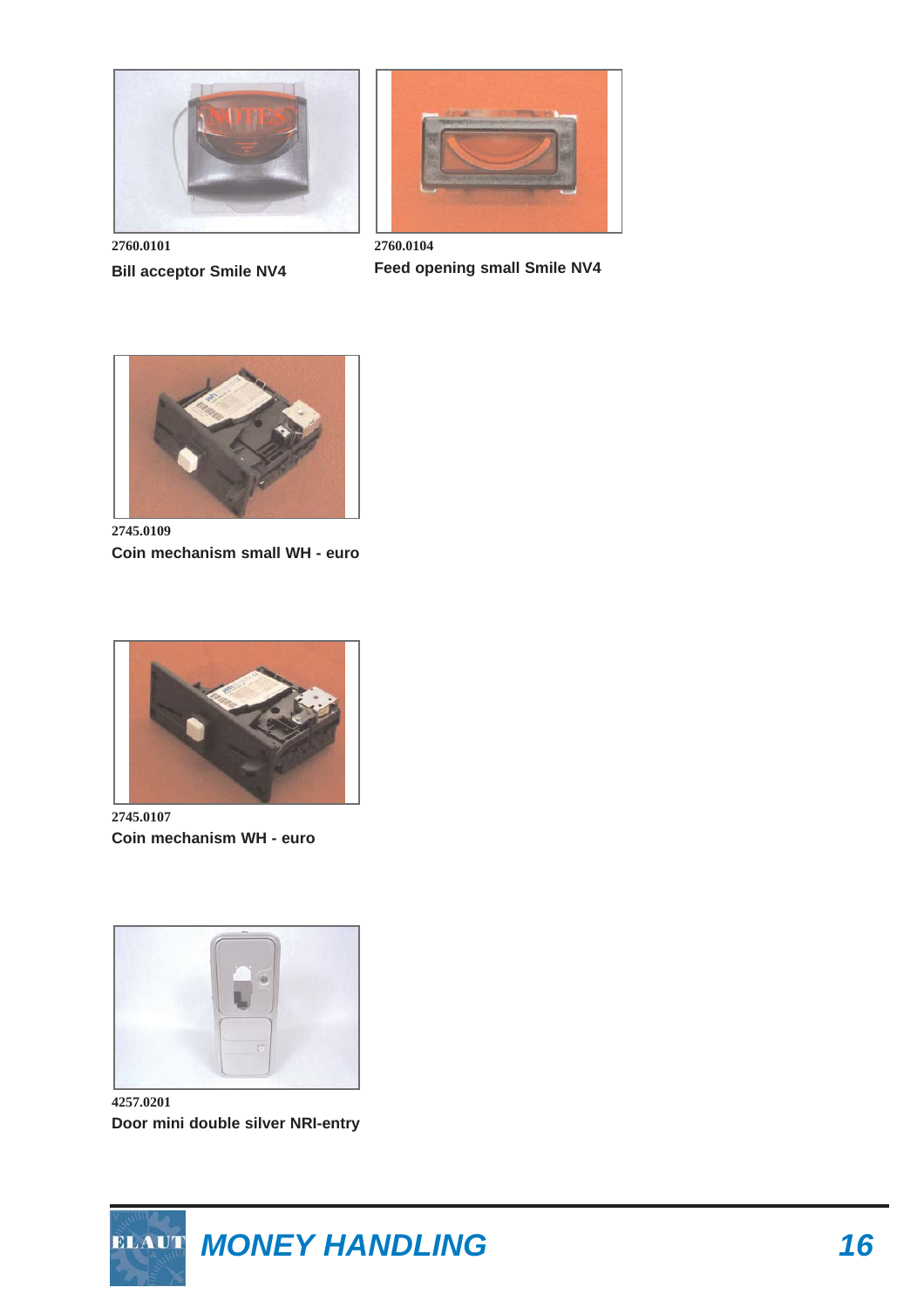

**Pc board gantry-stop Eurograb** 

**9002.2571 Pcb power supply intelli control**

**9090.0321 Unit intelli sound module**



**9002.0031 Pc board grab-stop Eurograb**



**9002.2561 Pcb power supply intelli mains**



**9239.0313 Unit intelli supply 115V 1-pl**



**9002.0982 Pcb chaserlight low voltage**



**9236.0320 Unit intelli controller**



**9239.0303 Unit intelli supply 230V 1-pl new**



**9002.2581 Pcb display intelli controller**



**9090.2161 Unit intelli programmer**